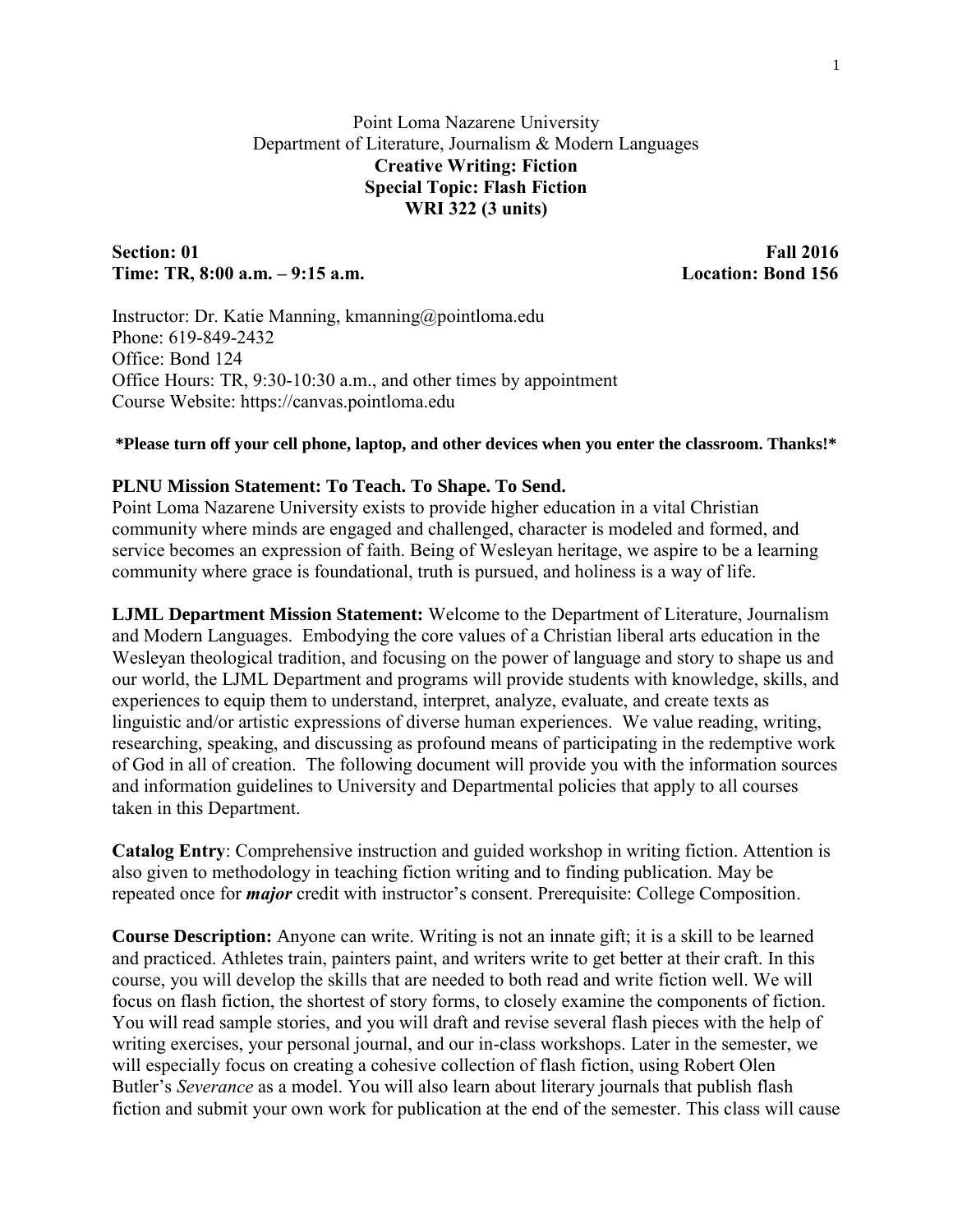you to question your assumptions about fiction, and it will prepare you to write and publish compelling fiction of any length on your own in the future.

# **Required Materials**

Readings and resources will be available in class and/or posted on Canvas. A writing notebook/journal of your choice The obvious things: pen/pencil, loose-leaf paper, folder for storage, etc.

### **Recommended Materials**

Masih, Tara L., ed. *Field Guide to Writing Flash Fiction*. Rose Metal Press, 2009. Butler, Robert Olen. *Severance.* Chronicle Books, 2008.

| By the end of this course, you  | <b>Related IDEA Outcomes</b>    | Assignments                |
|---------------------------------|---------------------------------|----------------------------|
| should be able to               |                                 |                            |
| Identify representative short   | Gaining a broader               | Readings, Reading quizzes, |
| fiction writers in the English  | understanding and               | Journal presentation       |
| language tradition.             | appreciation of                 |                            |
|                                 | intellectual/cultural activity  |                            |
| Write fiction in a variety of   | Developing creative             | Exercises, Stories,        |
| styles, create coherent story   | capacities; Developing skill in | Workshops, Journal         |
| collections, and publicly       | expressing myself orally or in  | presentation, Final exam,  |
| present and publish your        | writing; Developing specific    | Final chapbook             |
| fiction.                        | skills, competencies, and       |                            |
|                                 | points of view needed by        |                            |
|                                 | professionals in the field most |                            |
|                                 | closely related to this course  |                            |
| Use important literary terms to | Gaining factual knowledge;      | Reading quizzes, Class     |
| speak and write about flash     | Gaining a broader               | discussions, Workshops,    |
| fiction.                        | understanding and               | Manifesto, Final chapbook  |
|                                 | appreciation of                 |                            |
|                                 | intellectual/cultural activity  |                            |

# **Course Learning Outcomes**

**Diversity Statement:** Point Loma Nazarene University is committed to diversity in the classroom, in its publications and in its various organizations and components. Faculty and staff recognize that the diverse backgrounds and perspectives of their colleagues and students are best served through respect toward gender, disability, age, socioeconomic status, ethnicity, race, culture and other personal characteristics. In addition, the Department of Literature, Journalism and Modern Languages is committed to taking a leadership position that calls for promoting a commitment to diversity in and out of the classroom and in the practices of writing, journalism, and the study of literature and languages.

**FERPA (Family Educational Rights and Privacy Act) Policy**: In compliance with federal law, neither PLNU student ID nor social security number should be used in publicly posted grades or returned sets of assignments without student written permission. This class will meet the federal requirements by distributing all grades and papers individually. Also in compliance with FERPA,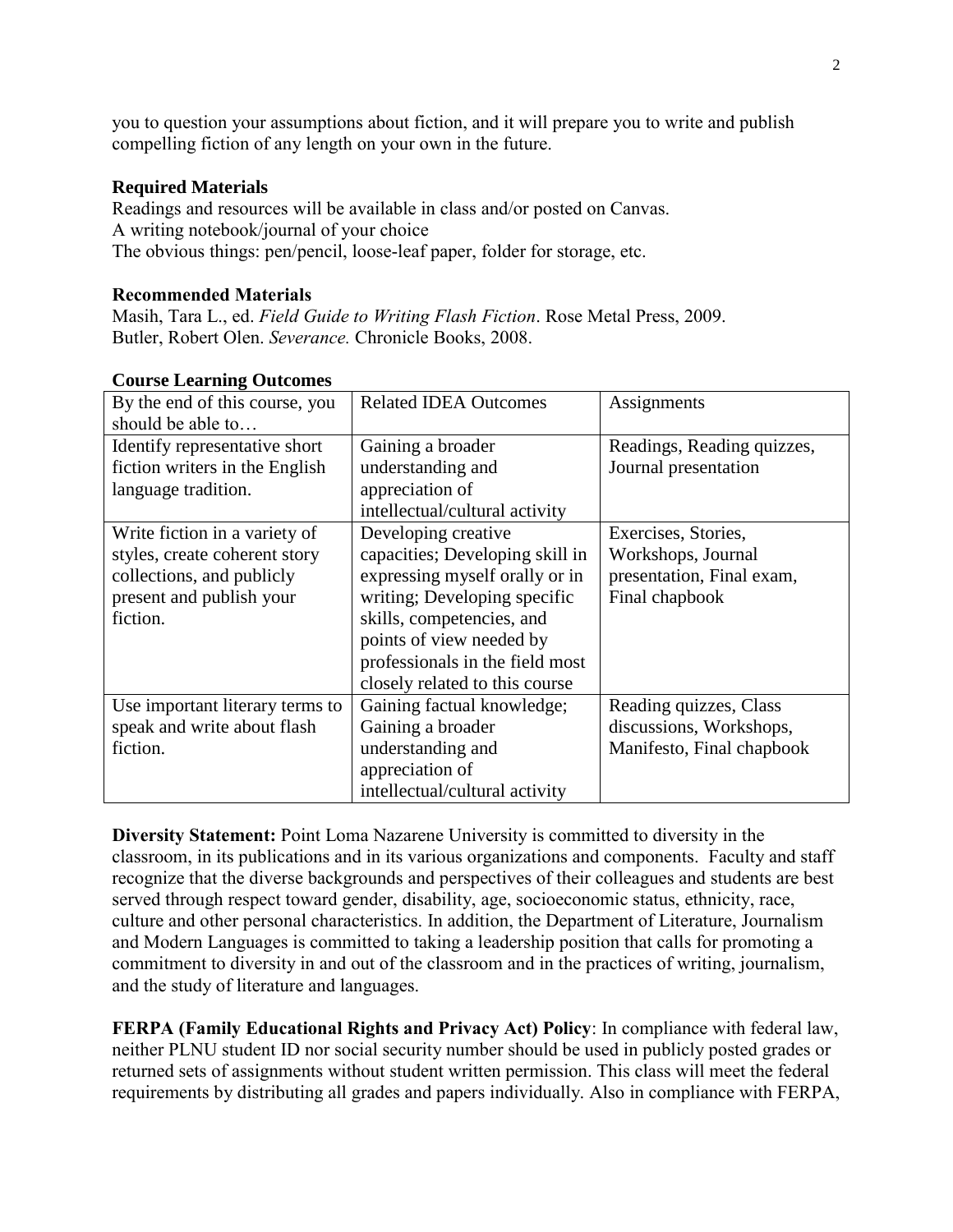you will be the only person given information about your progress in this class unless you have designated others to receive it in the "Information Release" section of the student portal. See [Policy Statements](http://catalog.pointloma.edu/content.php?catoid=8&navoid=864) in the undergraduate student catalog.

**PLNU Academic Accommodations:** If you have a diagnosed disability, please contact PLNU's Disability Resource Center (DRC) within the first two weeks of class to demonstrate need and to register for accommodation by phone at 619-849-2486 or by e-mail at [DRC@pointloma.edu.](mailto:DRC@pointloma.edu) See [Disability Resource Center](http://www.pointloma.edu/experience/offices/administrative-offices/academic-advising-office/disability-resource-center) for additional information.

**PLNU Academic Honesty Policy:** Students should demonstrate academic honesty by doing original work and by giving appropriate credit to the ideas of others. Academic dishonesty is the act of presenting information, ideas, and/or concepts as one's own when in reality they are the results of another person's creativity and effort. A faculty member who believes a situation involving academic dishonesty has been detected may assign a failing grade for that assignment or examination, or, depending on the seriousness of the offense, for the course. Faculty should follow and students may appeal using the procedure in the university Catalog. See [Academic](http://catalog.pointloma.edu/content.php?catoid=18&navoid=1278)  [Policies](http://catalog.pointloma.edu/content.php?catoid=18&navoid=1278) for definitions of kinds of academic dishonesty and for further policy information.

For our class's purposes, writing is collaborative, and creative writers share and borrow from each other all the time. There are ways to do this that are acceptable (such as taking suggestions from a workshop group), but there are also ways to use other people's ideas or words in a way that is considered plagiarism (such as passing off somebody else's work as your own). We will discuss this further in class.

**PLNU Copyright Policy**: Point Loma Nazarene University, as a non-profit educational institution, is entitled by law to use materials protected by the US Copyright Act for classroom education. Any use of those materials outside the class may violate the law.

**PLNU Attendance and Participation Policy**: Regular and punctual attendance at all classes is considered essential to optimum academic achievement. If the student is absent from more than 10 percent of class meetings, the faculty member can file a written report which may result in deenrollment. If the absences exceed 20 percent, the student may be de-enrolled without notice until the university drop date or, after that date, receive the appropriate grade for their work and participation. See [Academic Policies](http://catalog.pointloma.edu/content.php?catoid=18&navoid=1278) in the Undergraduate Academic Catalog.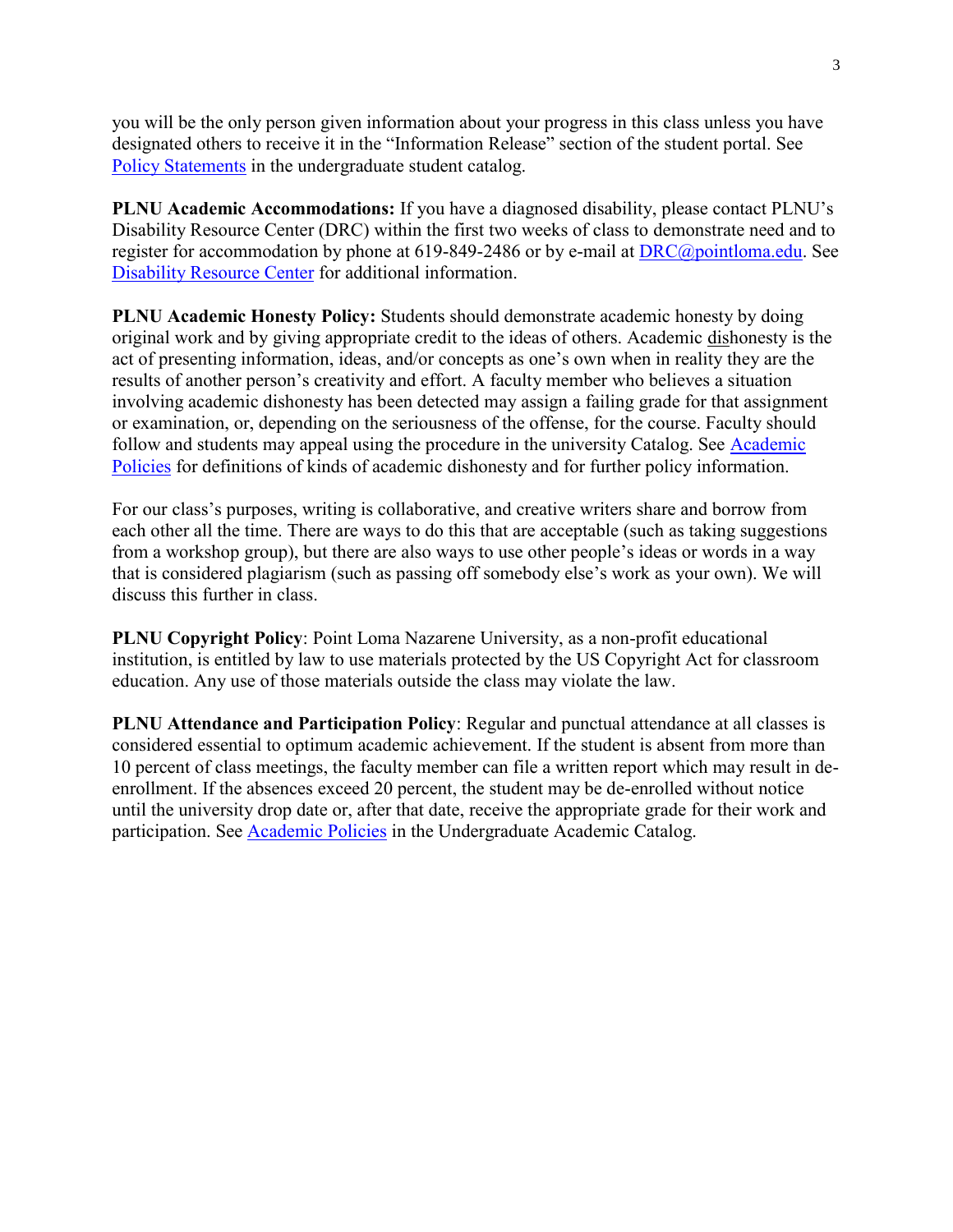#### CLASS POLICIES

Grade Distribution: In order to receive credit for the course, all of the following must be completed. **Failure to complete any major assignment will result in failure of the course**.

| <b>Reading Quizzes</b>             | $10\% - 50$ pts   |
|------------------------------------|-------------------|
| Stories (initial drafts)           | $32\% - 160$ pts  |
| Manifesto                          | $10\% - 50$ pts   |
| Workshops                          | $20\% - 100$ pts  |
| Journal Presentation & Submissions | $4\% - 20$ pts    |
| Final Exam (reading)               | $4\% - 20$ pts    |
| Final Chapbook                     | $20\% - 100$ pts  |
| Total (approximate)                | $100\% - 500$ pts |

Grading Scale & Definitions:

A:  $93-100\%$ A-: 90-92 B+: 87-89 B: 83-86 B-: 80-82 C+: 77-79  $C: 73-76$ C-: 70-72 D+:  $67-69$ D: 63-66 D-: 60-62 F: below 60

 $A =$  Phenomenal work that far exceeds the minimum requirements of the assignment; excellent logic, structure, and organization; virtually no grammar and punctuation errors.  $B =$  Excellent work that exceeds the minimum requirements of the assignment; no major problems with logic, structure, and organization; very few grammar and punctuation errors.  $C =$  Average work that meets the minimum requirements of the assignment; may have minor problems with logic, structure, and organization; may have some grammar and punctuation errors.

 $D =$  Poor work that does not fully meet the minimum requirements of the assignment; may have some problems with logic, structure, and organization; grammar and punctuation errors may hinder meaning.

 $F =$  Poor work that does not fulfill the assignment; may have serious problems with logic, structure, and organization; grammar and punctuation errors may obscure meaning.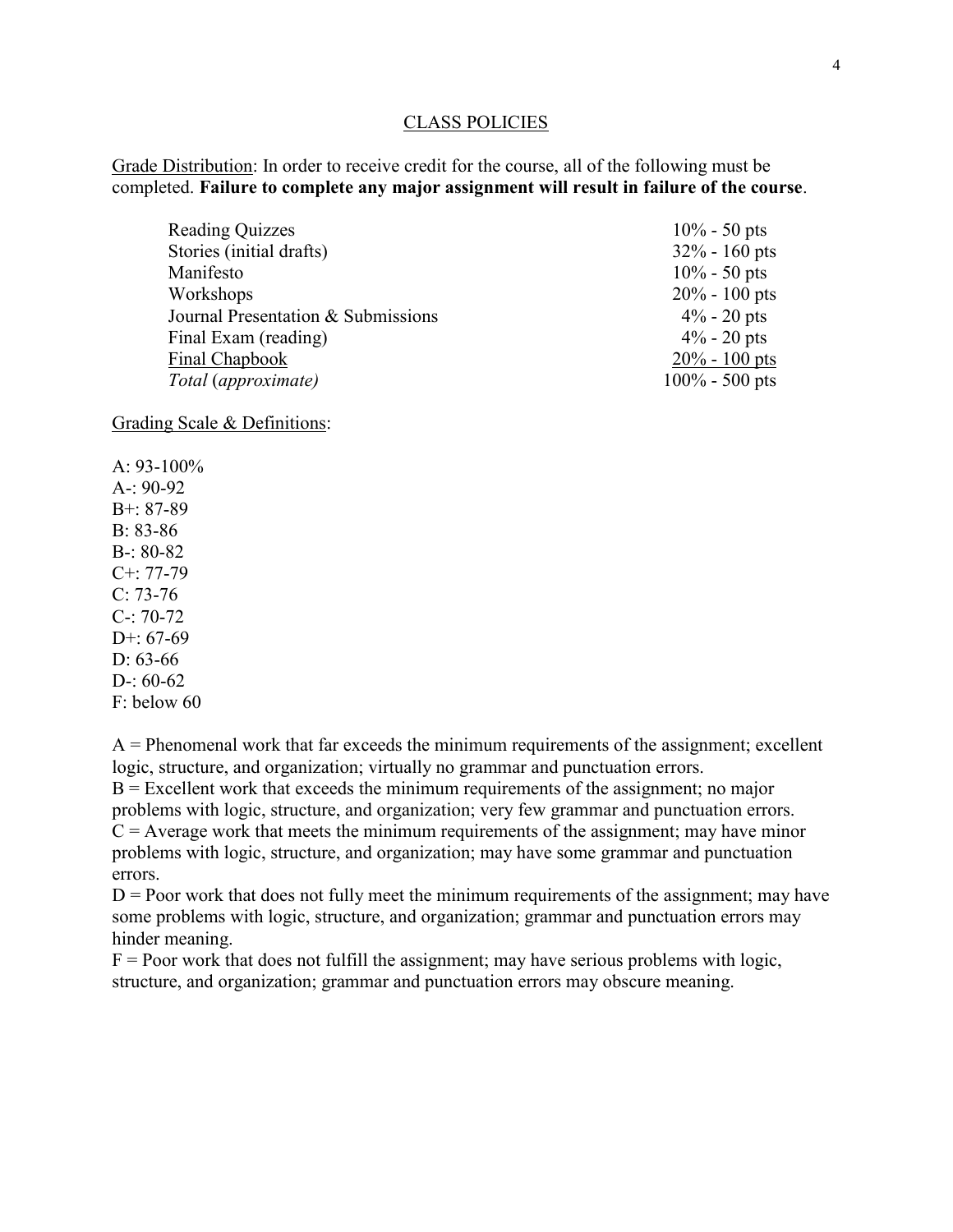Attendance & Participation: Because discussion will be an important part of our class, your regular attendance and participation are required for you to be successful. Your first two absences will not count against your grade, but use them wisely. For each additional absence, your total grade will be lowered by 3%; **if you miss class more than 4 times (over 2 weeks), you will automatically fail this course.** Coming to class unprepared or being disruptive in class will also count as an absence. If you already know that you'll be missing many classes due to some pre-existing schedule conflict, you should not take this course at this time. Also, since arriving late to class is distracting to your classmates (and to me), you are expected to arrive on time. Two late arrivals will count as one absence. Truly perfect attendance (with no tardies or absences of any kind—you were literally present for all of every class meeting) will earn you 5 points of extra credit at the end of the semester.

Readings: Readings are due on the date they're listed in the course outline. Always bring your copy of the assigned reading to class with you for use in discussion. Read actively and make notes directly on the text and/or on the side.

Reading Quizzes: On days when reading assignments are due, I will give brief quizzes at the very beginning of class. They will often require short answers to a few questions, but they might occasionally require a longer answer to one question (in the form of a short essay). This will motivate you to do the assigned reading, and it is extra incentive to get to class on time. These quizzes cannot be made up later. You should keep all quizzes in a notebook or a folder, along with all of your class notes and other assignments. **Save everything** throughout the semester so that you can look back on previous work and build upon it. This will also allow you to keep track of your grade in the class and to ensure that my final calculations are accurate.

Student-Led Exercises: You will be responsible for leading the class in one writing exercise. You should come prepared with some sort of prompt: a model story, a new form to try, an image, a current event, an object, a song… bring something that gives you the urge to write and might offer possibilities to the other writers in our course. (Don't just tell us to think about crayons. Bring crayons for us to sniff and feel and see.) You'll introduce the exercise, and we'll write for 5-10 minutes. You'll be graded on preparedness and quality.

Stories: You will turn in several early drafts of flash stories. Some of these will have assigned styles or content. Please bring a hard copy of your story to class on the day it is due. If it is your day to have a story workshopped, please also bring enough copies for everyone else in the class (about 12). These early drafts need not be masterpieces, but they should not be sloppy. It should be clear that you worked on them extensively.

Final Chapbook: At your scheduled conference time in October, you will submit a collection proposal, in which you will describe some sort of research, theme, or other unifying element that will guide your writing for the rest of the semester. You will draft and revise at least 10 flash stories for this collection. At the end of the semester, you will turn in a final chapbook that includes a collection title, a brief (1-2 paragraph) introduction to your work, at least 10 wellrevised stories, and a brief footnote/endnote for each story on how you began, revised, and settled it.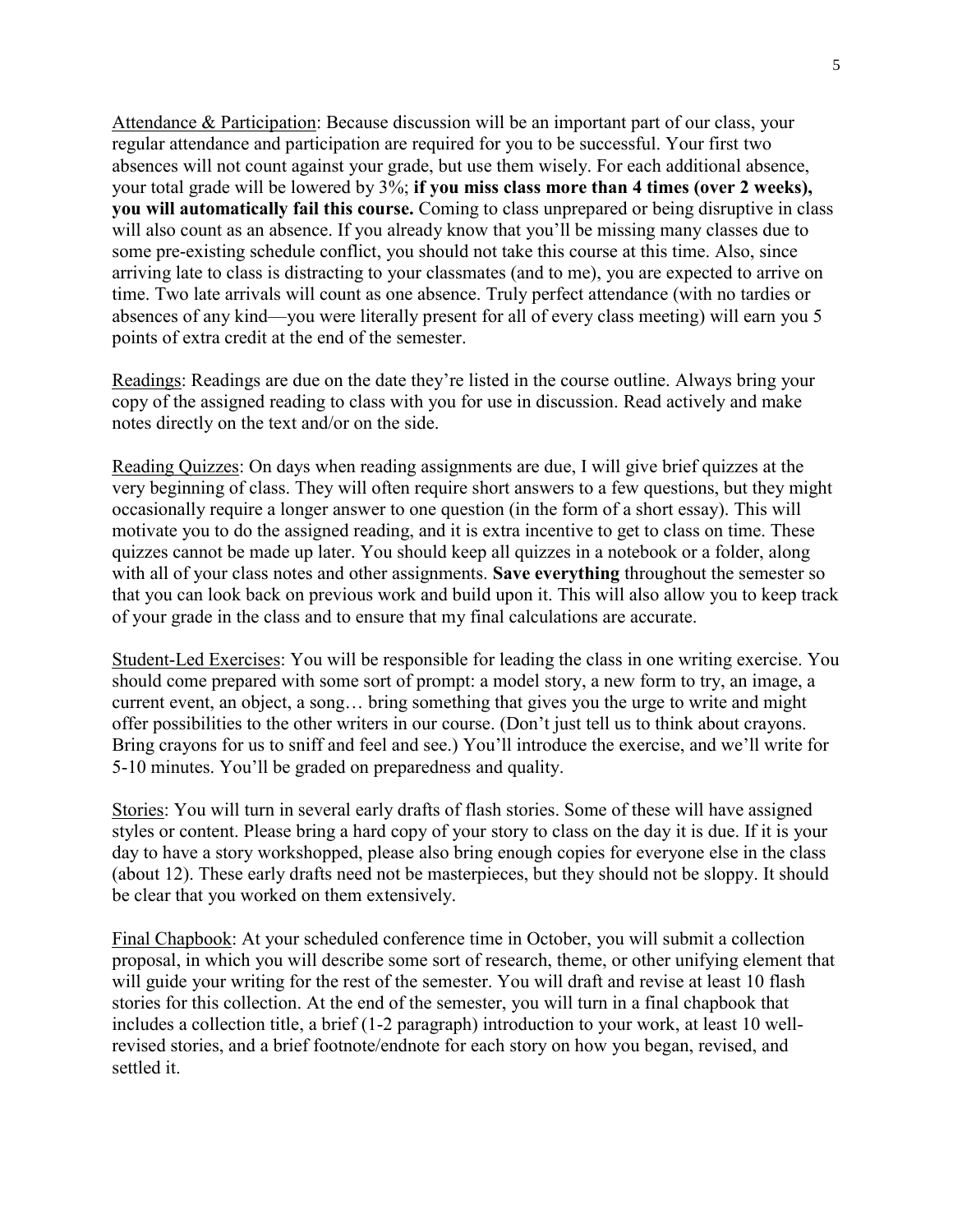Workshops: We will do workshops as a whole class throughout the semester. You will be responsible for printing copies of your own stories for everyone in the class (about 12). During workshops, we will thoroughly read, mark up, and discuss your stories. Your workshop grade will be based on your verbal participation and written comments.

Manifesto: Writers are always theorizing about writing. For this creative essay, you will attempt to answer a large question about flash fiction (what should flash fiction be or do? what is the most important part of writing flash fiction? what is most important to avoid in flash fiction? why do you write flash fiction?). We will read sample essays and discuss their importance in the literary world. You'll receive more detailed guidelines for this later in the semester.

Literary Journal Presentation: Browse the lists of literary journals on [www.pw.org.](http://www.pw.org/) Visit some journals' websites, read sample stories, and look at their submission guidelines. Choose two journals that seem to fit your own or a classmate's aesthetic. On presentation day, come to class prepared to give a one-minute talk about each journal you've chosen. Your presentation should include a handout that gives your classmates an overview of each magazine's aesthetic (including preferred writing styles), masthead (relevant editors), past writers of note (if any), submission guidelines, web address, and contact info. This may be a print journal or an online journal.

Journal Submissions: On the final day of class, you will bring two complete literary journal submissions that we will mail together (or give me evidence of online submission before our final meeting). I will give you instructions and advice on cover letters/emails and other technical details of submissions later in the semester. For now, concern yourself with writing and revising to make your stories as good as they can be.

Paper Format: Early drafts of stories must be typed, double-spaced, in 12-point Times or Arial font, with one-inch margins, and in MLA format. Stories should also include a word count in the header. Electronic submissions will not be accepted, except when approved by me or as required by the assignment. Final drafts of stories should usually be single-spaced or spaced according to the design of the author.

Final Exam: Attendance is mandatory. For your final, you will give a practiced, polished introduction to your chapbook and a reading of a couple of the stories from your collection. You will be graded on the quality of your introduction to and delivery of the stories.

Due Dates: Dates when assignments are due are listed on the attached course outline; all written assignments are due at the beginning of class. I highly encourage you to visit with me one-onone during office hours to run collection ideas, manifesto drafts, or any questions by me. Once an assignment receives a grade, there will be no further opportunities to revise for a new grade. Late work is not acceptable. If unusual circumstances will keep you from completing an assignment on time, please make arrangements with me BEFORE the due date (or if you wake up sick, please email me ASAP with your assignment so it will not be counted late). Please complete all readings on time as well. All coursework must be completed by our final meeting.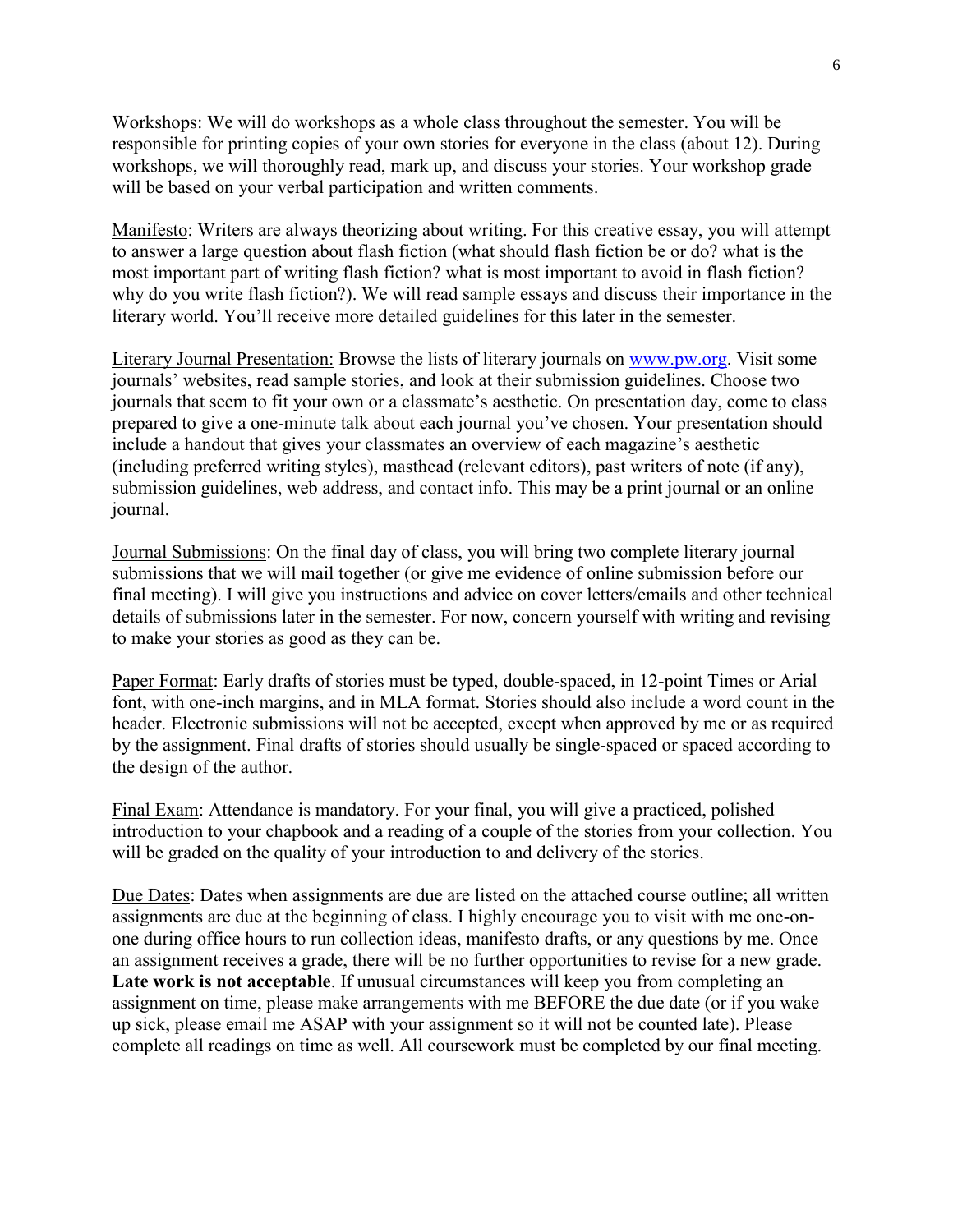Student-Directed Conferences: During the semester, you must meet with me on scheduled conference days to discuss your writing, reading, or whatever else you'd like. Dates for these mandatory conferences are on the course outline. This will be part of your attendance grade. Feel free to meet with me more often than this!

Extra Credit (in addition to perfect attendance): Writing events go on frequently at PLNU and in our larger San Diego community. Attend an author lecture, reading, or workshop and write a 1-2 page critical analysis and reflection over what was said and how you can apply it to your reading and/or writing of literature. Due within one week of the event. This will earn you up to 5 extra points (up to 2 times).

Canvas: A copy of this syllabus and assignments for our course are online at https://canvas.pointloma.edu. You can access these course materials through the portal using your PLNU username and password.

PLNU Email: Your PLNU email account should be checked daily. This is the way that I will most frequently communicate with you outside of class, and it's also the way the university distributes important information.

Inclusive Language Statement: Because language is powerful and shapes the way we think, all public language used in this course, including written and spoken discourse, will be inclusive. This standard is outlined by all major academic style guides, including MLA, APA, and Chicago, and is the norm in university-level work. See the section on "Appropriate Language" at *The Purdue OWL*: http://owl.english.purdue.edu/owl/resource/608/01/.

Public Discourse: Much of the work we will do in this class is cooperative. You should think of all your writing and speaking for and in class as public, not private, discourse. By continuing in this class, you acknowledge that your work will be viewed by others in the class.

> *This syllabus is a contract. If you continue in this course, then you agree to comply with the class policies as stated here.*

# COURSE OUTLINE<sup>1</sup>

| R Sept 1 | Introductions and syllabus                                                                                               |
|----------|--------------------------------------------------------------------------------------------------------------------------|
| T Sept 6 | Read: Full syllabus (on Canvas)<br>Due: Bring a blank journal!<br>Eavesdropping exercise<br>In Class: Writing laboratory |
| R Sept 8 | Read: "In Pursuit of the Short Short Story" by Masih<br>"Hills Like White Elephants" by Hemingway<br>Due: Lab Flash      |

 $<sup>1</sup>$  This schedule may be changed at the instructor's discretion.</sup>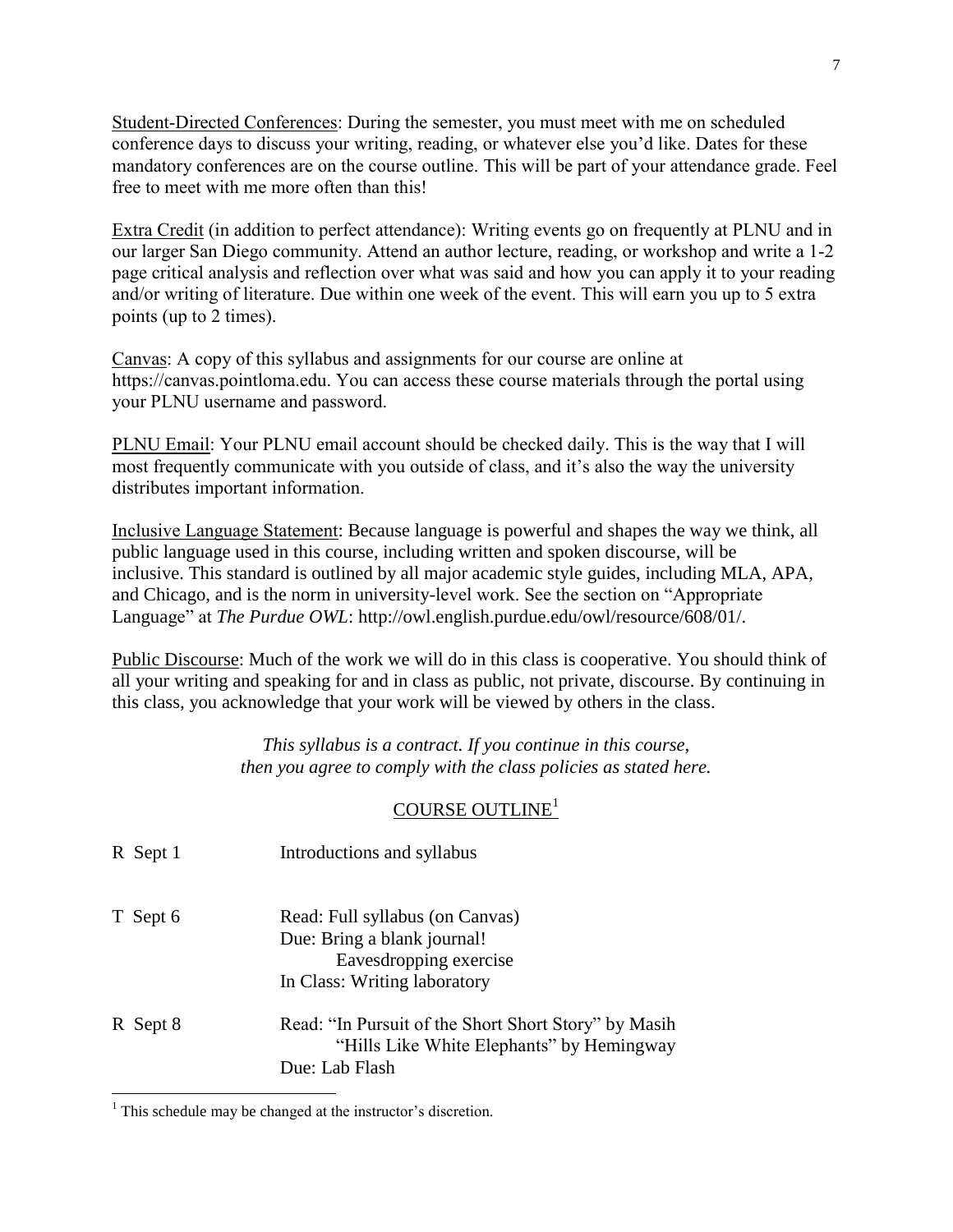|              | In Class: Expectations of fiction<br>Dialogue exercise                                                                                                                                      |
|--------------|---------------------------------------------------------------------------------------------------------------------------------------------------------------------------------------------|
| T Sept 13    | Read: "The Necklace" by Maupassant<br>"The Story of an Hour" by Chopin<br>Due: Dialogue Flash<br>In Class: Twist exercise                                                                   |
| R Sept 15    | Read: "Wherever You're Going" by Gibb<br>Due: Twist Flash<br>In Class: POV exercise                                                                                                         |
| $*R$ Sept 15 | Poetry on Point!<br>*Cunningham A&B, 3-4 p.m.                                                                                                                                               |
| T Sept 20    | Read: "The Sock" by Davis<br>Due: POV Flash<br>In Class: Image exercise                                                                                                                     |
| R Sept 22    | Read: "Bullet in the Brain" by Wolff<br>Due: Image Flash<br>In Class: Zoom exercise                                                                                                         |
| T Sept 27    | Read: "The Yellow Wall-paper" by Perkins Gilman<br>"Why I Wrote the Yellow Wall-paper" by Perkins Gilman<br>Due: Zoom Flash<br>In Class: Collection proposal assigned<br>Conference sign-up |
| R Sept 29    | DUE: Pick 3-4 literary journal options<br>In Class: Exercise sign-up, Workshop sign-up, Journal sign-up<br>Selections from Severance by Butler                                              |
| T Oct 4      | <b>CONFERENCES</b><br>DUE: Collection proposal & Story 1                                                                                                                                    |
| R Oct 6      | <b>CONFERENCES</b><br>DUE: Collection proposal & Story 1                                                                                                                                    |
| T Oct 11     | In Class: Exercise 1, Workshop A (Group A: bring copies for everyone)                                                                                                                       |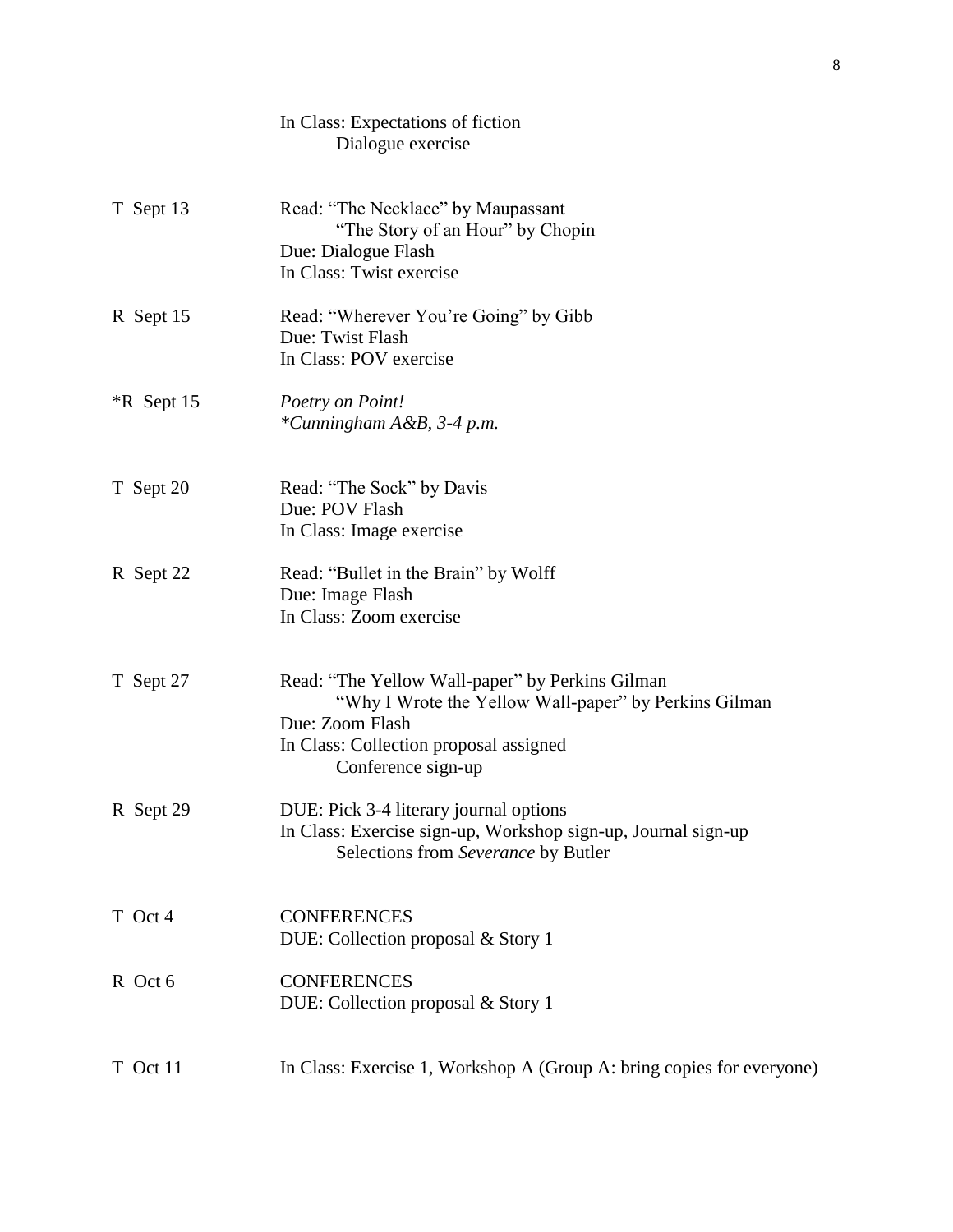| R Oct 13                 | <b>POETRY DAY with Nicelle Davis</b><br>Events at 3:00 p.m. (Fermanian) and 6:30 p.m. (Crill Hall)<br>*No regular class meeting. Attend afternoon & evening events! |
|--------------------------|---------------------------------------------------------------------------------------------------------------------------------------------------------------------|
| T Oct 18                 | DUE: Story 2<br>In Class: Exercise 2, Workshop B (Group B: bring copies for everyone)                                                                               |
| R Oct 20                 | DUE: Story 3<br>In Class: Exercise 3, Workshop C (Group C: bring copies for everyone)                                                                               |
| T Oct 25                 | DUE: Story 4<br>In Class: Exercise 4, Workshop D (Group D: bring copies for everyone)                                                                               |
| R Oct 27                 | DUE: Story 5<br>In Class: Exercise 5, Workshop E (Group E: bring copies for everyone)                                                                               |
| T Nov 1                  | DUE: Bring one clean copy of 4 stories for workshop<br>In Class: Lightning Round Workshop, Find literary journals<br>Midterm Feedback                               |
| R Nov 3                  | <b>CONFERENCES</b> (Optional)                                                                                                                                       |
| *Nov 4: Last day to drop |                                                                                                                                                                     |
| T Nov 8                  | Read: Futurist Manifesto by Marinetti & Feminist Manifesto by Loy<br>Sample student manifestos<br>In Class: Manifesto assigned                                      |
| R Nov 10                 | DUE: Story 6<br>In Class: Exercise 6, Workshop A (Group A: bring copies for everyone)                                                                               |
| T Nov 15                 | DUE: Story 7<br>In Class: Exercise 7, Workshop B (Group B: bring copies for everyone)                                                                               |
| R Nov 17                 | DUE: Story 8<br>In Class: Exercise 8, Workshop C (Group C: bring copies for everyone)                                                                               |
| <i>*S</i> Nov 19         | <b>Creative Writing Celebration</b><br><b>LJML</b> Homecoming Event<br>Featuring readings by students, alumni, and faculty<br>10-11:15 a.m. (Fermanian)             |